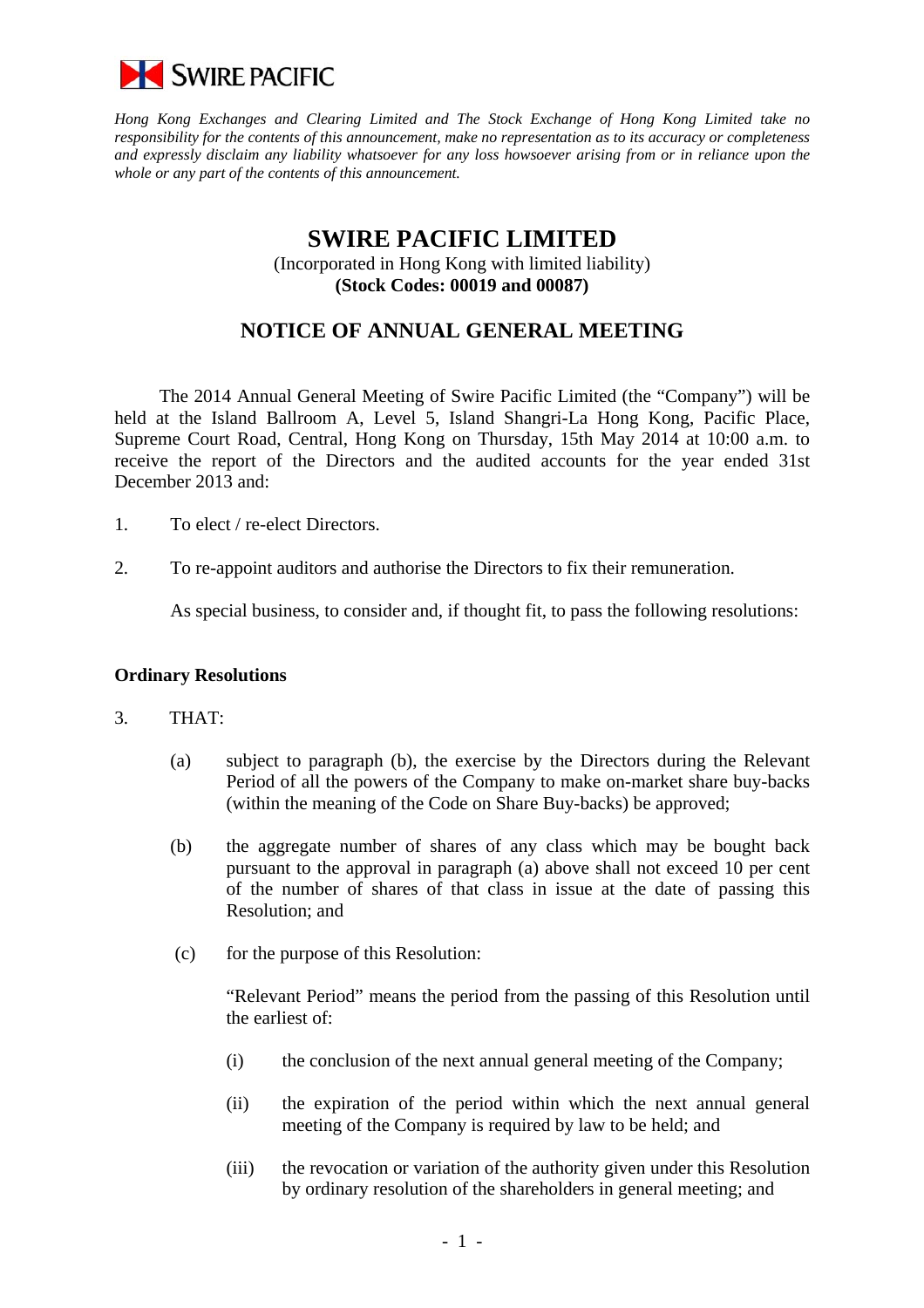

references to "shares" include securities which carry a right to subscribe for or purchase shares.

#### 4. THAT:

- (a) subject to paragraph (b), the exercise by the Directors during the Relevant Period of all the powers of the Company to allot, issue and deal with additional shares and to make or grant offers, agreements and options which will or might require the exercise of such powers during or after the end of the Relevant Period be approved;
- (b) the aggregate number of shares of any class allotted or agreed conditionally or unconditionally to be allotted (whether pursuant to an option or otherwise) by the Directors pursuant to the approval in paragraph (a), otherwise than pursuant to (i) a Rights Issue or (ii) any scrip dividend or similar arrangement providing for the allotment of shares in lieu of the whole or part of a dividend on shares, shall not exceed 20 per cent of the number of shares of that class in issue at the date of passing this Resolution provided that the aggregate number of shares of any class so allotted (or so agreed conditionally or unconditionally to be allotted) pursuant to this Resolution wholly for cash shall not exceed 5 per cent of the number of shares of that class in issue at the date of passing this Resolution; and
- (c) for the purpose of this Resolution:

"Relevant Period" means the period from the passing of this Resolution until the earliest of:

- (i) the conclusion of the next annual general meeting of the Company;
- (ii) the expiration of the period within which the next annual general meeting of the Company is required by law to be held; and
- (iii) the revocation or variation of the authority given under this Resolution by ordinary resolution of the shareholders in general meeting; and

 "Rights Issue" means an offer of shares to holders of shares or any class thereof on the register on a fixed record date in proportion to their then holdings of such shares or class thereof (subject to such exclusion or other arrangements as the Directors may deem necessary or expedient in relation to fractional entitlements or having regard to any restrictions or obligations under the laws of, or the requirements of any recognised regulatory body or any stock exchange in, any territory outside Hong Kong).

> By order of the Board **David Fu**  Company Secretary

Hong Kong, 8th April 2014